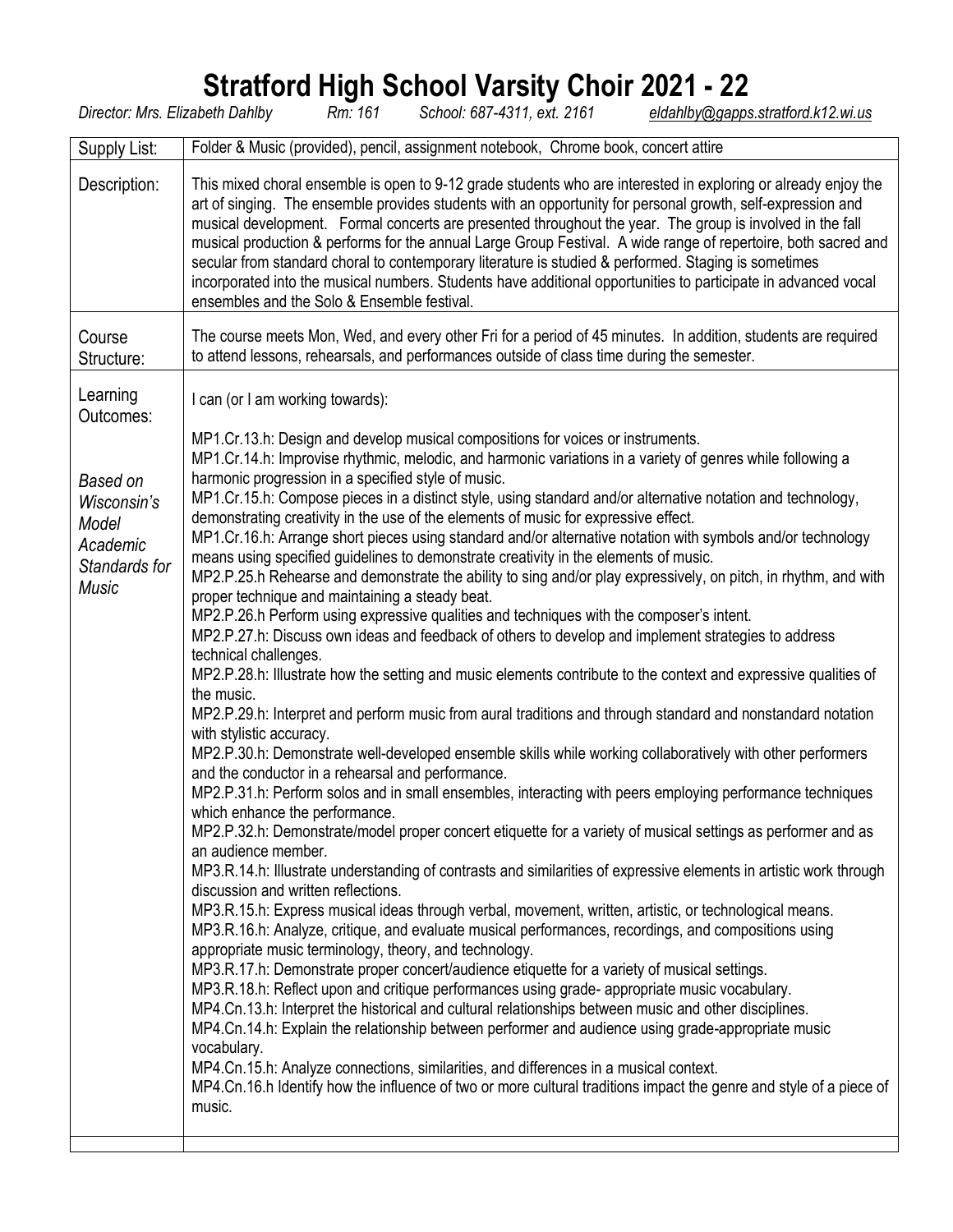| Concert<br>Attire:               | All choir members: Black hose/socks & low-heeled black shoes. A black choir robe & stole are supplied.                                                                                                                                                                                                                                                                                                                                                                                                                                                                                                                                                                                                                                                                                                                                        |
|----------------------------------|-----------------------------------------------------------------------------------------------------------------------------------------------------------------------------------------------------------------------------------------------------------------------------------------------------------------------------------------------------------------------------------------------------------------------------------------------------------------------------------------------------------------------------------------------------------------------------------------------------------------------------------------------------------------------------------------------------------------------------------------------------------------------------------------------------------------------------------------------|
|                                  | <b>Choir Robes/Stoles</b> – These supplied garments are owned by the Stratford School District. Each<br>$\bullet$<br>student shall be assigned the appropriate garment(s) for performance use. It is the student's<br>responsibility to make sure that the garments are kept in good condition and are cared for properly.<br>(Performance attire is dry cleaned at the end of each school year.) Garments not properly returned<br>to the storage room after a performance (left in practice rooms, crumpled up on the floor of the<br>choir room, etc) will be collected and a fee will be assessed to the student. If a student<br>damages or loses garments, the student will be liable for the cost of repair and/or replacement.<br>Condition of the assigned concert attire will be recorded on the Concert Attire Use Agreement Form. |
| Classroom<br>Policies:           | Passes - Only two (2) bathroom passes are allowed during the hour. Passes for other reasons are not<br>allowed during class time. Please address your personal needs between classes. Student must ask and obtain<br>pass before leaving the room. Student will sign out in the record book.                                                                                                                                                                                                                                                                                                                                                                                                                                                                                                                                                  |
|                                  | <b>Tardiness</b> – A clear understanding of musical and singing concepts is best met with good attendance. Those<br>students not in their assigned seat at the beginning of any class are considered tardy and will be recorded as<br>such in the computer. (School District of Stratford Grade 6-12 Student/Parent Handbook) A partial loss of daily<br>points may result. Students more than 3 minutes late to class will be marked absent.                                                                                                                                                                                                                                                                                                                                                                                                 |
|                                  | <b>Classroom Equipment</b> – Equipment in the classroom is to enhance the learning experience of ALL students.<br>Mistreatment of equipment will result in fines to maintain or replace it, disciplinary action, or both.                                                                                                                                                                                                                                                                                                                                                                                                                                                                                                                                                                                                                     |
|                                  | Food & Drink - Food is NOT ALLOWED in the choir room. Clear water in a sealable container is the only<br>drink allowed.                                                                                                                                                                                                                                                                                                                                                                                                                                                                                                                                                                                                                                                                                                                       |
| Expectations:                    | In addition to the Tiger Classroom Pride Expectations matrix, students are expected to:<br>1. Complete assignments on time.<br>2.<br>Pick up after oneself in the classroom, and not eat, drink or chew gum during class.<br>Always ask before leaving the room, obtain pass book & sign out in record book.<br>3.<br>Do not play the piano and or touch any technology in the room without permission<br>4.<br>5.<br>Only use cell phones in accordance with SDS Student/Parent Handbook rules.<br>6.<br>Maintain a positive attitude, be supportive of each other, and work as a team.<br>Return Syllabus Acknowledgement Form signed & dated by both student & parent/guardian.<br>7.<br>Sign and return Concert Attire Use Agreement Form by October 1, 2020.<br>8.                                                                       |
| Academic<br>Integrity<br>Policy: | Academic dishonesty is plagiarism, submitting falsified or invented information as fact, unauthorized use of<br>tools, notes, textbooks or electronic devices on assessments, being complicit in the act of allowing another<br>student to copy work or copying another student's work and submitting as your own. (School District of Stratford<br>6 - 12 Student/Parent Handbook)                                                                                                                                                                                                                                                                                                                                                                                                                                                           |
|                                  | Some class work will be expected to be done independently. Students who violate the guidelines of such work<br>will be handled on an individual basis. If a student is unclear whether the work is group or independent work, it<br>is the student's responsibility to ask. If you are struggling with the work, please ask me for help. That's what I'm<br>here for. Please be advised that Athletic & Activity Code consequences also pertain to academic integrity<br>violations.                                                                                                                                                                                                                                                                                                                                                          |
|                                  | 1 <sup>st</sup> Offense: Dean of Students (Coaches/Advisors) and parents to be contacted. The student may be allowed to<br>redo the assignment/minor assessment for partial credit (up to 70%).                                                                                                                                                                                                                                                                                                                                                                                                                                                                                                                                                                                                                                               |
|                                  | 2 <sup>nd</sup> Offense: Principal, Dean of Students (Coaches/Advisors) and parents to be contacted. The student<br>receives a zero on the assignment/minor assessment with no opportunity to recover the lost points.                                                                                                                                                                                                                                                                                                                                                                                                                                                                                                                                                                                                                        |
|                                  | 3rd Offense: Same as 2nd offense. Additionally, the student could risk failing the course due to a lack of points.                                                                                                                                                                                                                                                                                                                                                                                                                                                                                                                                                                                                                                                                                                                            |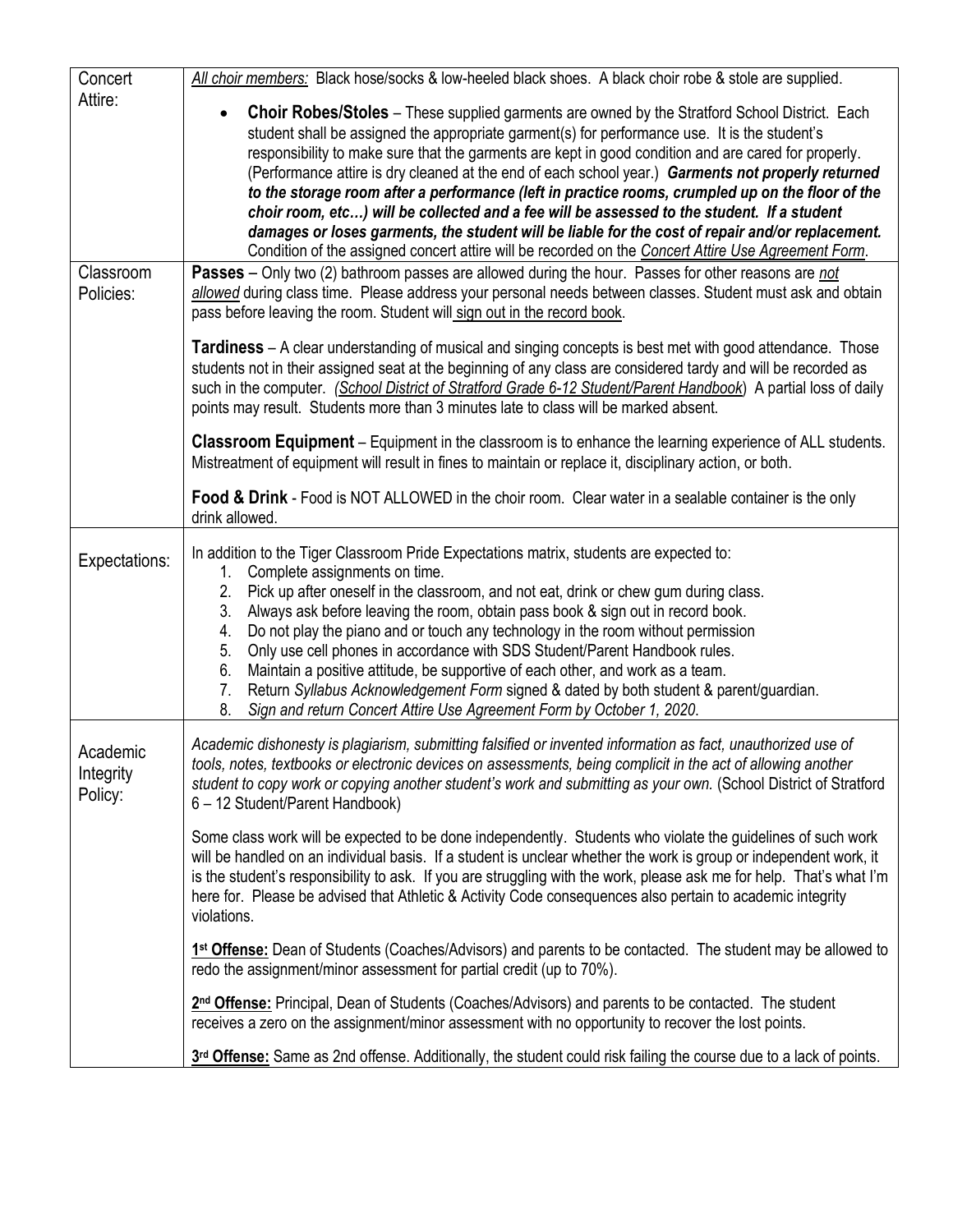Grading Policy: Overall grading scheme for each semester is as follows: **Quarter 1/3**: 80% **Final Exam**: 20% = Semester grade (Formative: 50% - Daily grade, Lessons, Sectionals, RepTesting, Sight-singing, Other Wk)  $+$  +  $+$  +  $+$  +  $+$ (Summative: 50% - Unit tests, Concerts) **Daily Grade:** (6 points) The following three criterion comprise the daily grade: **1. Participation (2 pts) 2. Behavior/Procedures (2 pts) 3. Musicianship (2 pts)** See the attached *Ch*o*irs Daily Grading/Assessment Rubric* for further details and explanation. **Lessons:** (24 points) All students are scheduled 15 minute lessons with Mrs. Dahlby. Lesson groups and schedule are posted on the choir bulletin board and class web page. Choral repertoire, solo and ensemble selections, and vocal technique will be studied. Attendance is mandatory and will be assessed using the *Ch*o*irs Daily Grading/Assessment Rubric*. A missed lesson may be rescheduled during the current quarter but not in the last week before the end of the current quarter. One lesson per quarter may be missed due to a quiz/test/lab or field trip without penalty. If Mrs. Dahlby cancels a lesson for some reason, it does not need to be made up. **Sectional Rehearsals, Repertoire Testing, Sight-singing & other written work:** Sectional rehearsals, repertoire testing, sight-singing and other written work will be scheduled and administered throughout the semester to improve student skills, prepare for performances and the semester exam. These items will be assessed through the use of a rubric. Missing a rehearsal for a school event where the student is not playing/participating will not be considered an excused absence. **Retakes:** Students who score below 70% on a summative assessment will be allowed to retake the assessment under the following conditions as recorded below. *(School District of Stratford Grade 6-12 Student/Parent Handbook*) **However, retakes do not apply to performances or semester final exams.** 1. The student must complete a supplemental learning packet and submit it to Mrs. Dahlby for additional assessment. 2. The student must schedule a meeting during the school day (7:30 – 8am, 3:15 – 3:30pm, or other times as available) with Mrs. Dahlby for further remediation. 3. The student must retake the assessment within five (5) days of his/her initial assessment. 4. The student can only retake the assessment once. 5. The second assessment will be a different exam but remain in the same or similar format as the initial assessment. 6. The score of the second assessment will be recorded as the final grade in the grade book. **Concerts/Performances**: (Please see the attached *Concert/Performance Grading Rubric*.) **Concert attendance is mandatory** as the performance is considered an examination of the material that has been covered in the singer's class. **Authorized Absence With Prior Notification**  Authorized absences are school, church, or other related conflicts or unavoidable family vacations or events. The director must receive a note from a parent/guardian or notification from school activity *at least three weeks before concert/performance*. To make up the concert/performance, the student must schedule an appointment to perform all pieces from memory and in concert dress. Missing a concert/performance for a school event where the student is not playing/participating will not be considered an excused absence. **Excused Absence After Event With Notification**  Excused absences are due to student illness or family emergencies. If you are gravely ill and are unable to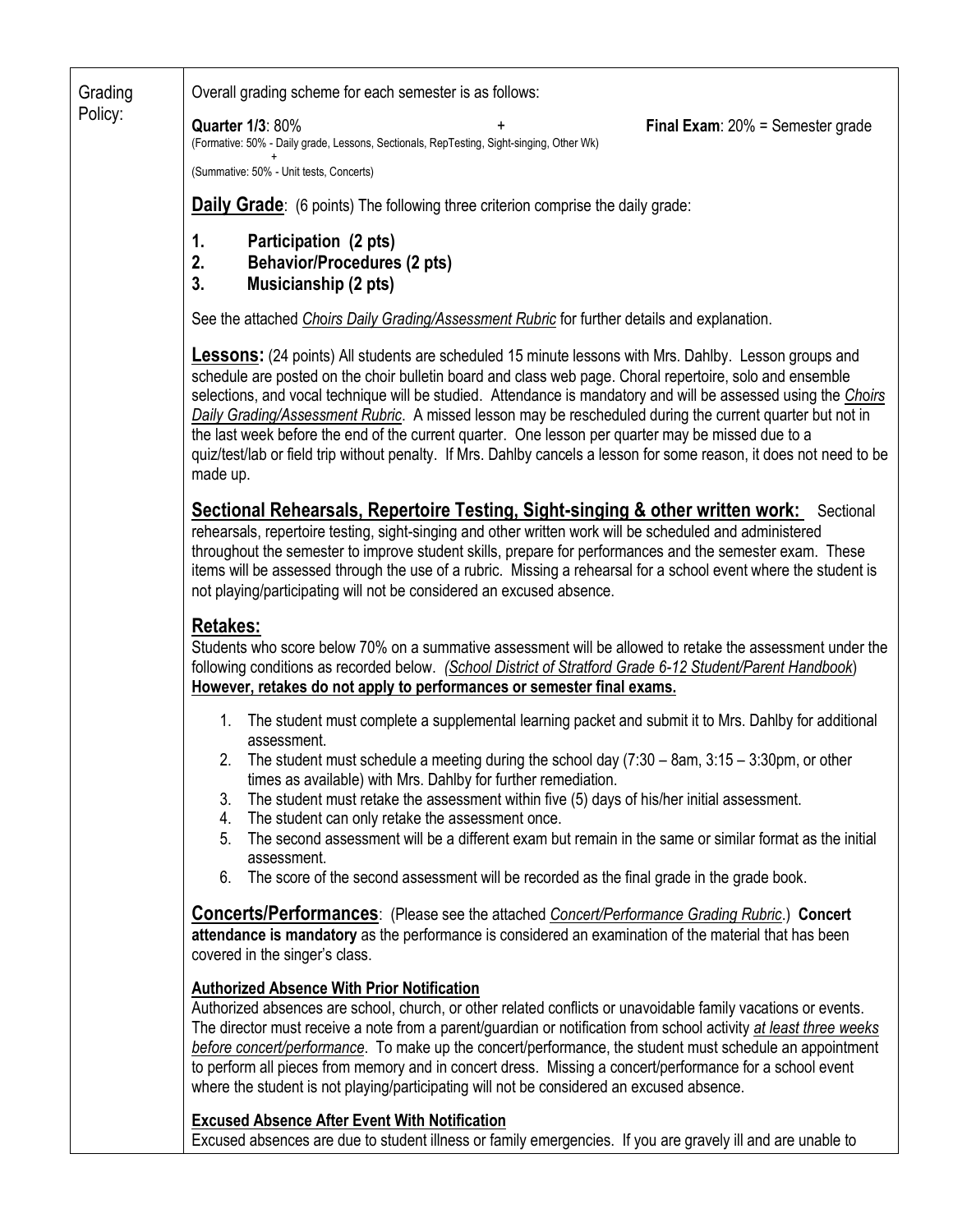attend a performance or special rehearsal, please contact the director THREE HOURS before the concert/performance. (This allows us to make adjustments for spacing on the risers, etc.). You may e-mail or leave a voice mail message. A written note from a parent/guardian/doctor is to be brought in after the missed concert/performance. To make up the concert/performance, the student must schedule an appointment to perform all pieces from memory and in concert dress.

**Unexcused absences will result in a total loss of points with no opportunity to make up the event.**. An unexcused absence is a situation where a student skips a concert/performance, leaves the concert early, or has a work conflict. Work is not a valid excuse to miss a concert. If a student shows up to a performance without the appropriate concert apparel, such a situation will be considered an unexcused absence and the student will not be allowed to perform with the choir.

Please remember, all events are listed on the school calendar, choir calendar (last pg of syllabus), Choir class & District websites.

**Final exam:** Will cover materials discussed and/or rehearsed during the semester (i.e. basic choral music concepts, theory and vocal pedagogy terms, music theory, composers, historical information, exercises, etc…). Students will be given a study guide 1 week prior to the final exam. *The exam is worth 20% of the final semester grade.*

**Make-up work:** Students are solely responsible to obtain and make up all their missed work. *(School District of Stratford Grade 6-12 Student/Parent Handbook*) Students will have *five (5) school days after the absence* to complete missed work. After the fifth day, the student may receive a zero(s). Unexcused absences will result in a zero in the grade book for that day(s).

**Parent excused absences** (filed in the office) do not need to be made up. However, long term illnesses or absences may require remediation. Remediation lessons must be *scheduled in advance*.

| <b>Grading Scale</b> |      |  |  |  |  |  |  |
|----------------------|------|--|--|--|--|--|--|
| 93-100 A             |      |  |  |  |  |  |  |
| 90-92                | А-   |  |  |  |  |  |  |
| 87-89                | B+   |  |  |  |  |  |  |
| 83-86                | в    |  |  |  |  |  |  |
| 80-82                | в-   |  |  |  |  |  |  |
| 77-79                | C+   |  |  |  |  |  |  |
| 73-76                | C    |  |  |  |  |  |  |
| 70-72                | $C-$ |  |  |  |  |  |  |
| 68-69                | D+   |  |  |  |  |  |  |
| 66-67                | D    |  |  |  |  |  |  |
| 65                   | D-   |  |  |  |  |  |  |
| 0-64                 | F    |  |  |  |  |  |  |
|                      |      |  |  |  |  |  |  |

| <b>GPA Calculation</b> |    |  |  |  |  |  |  |
|------------------------|----|--|--|--|--|--|--|
| 4.00                   | А  |  |  |  |  |  |  |
| 3.67                   | А- |  |  |  |  |  |  |
| 3.33                   | B+ |  |  |  |  |  |  |
| 3.00                   | B  |  |  |  |  |  |  |
| 2.67                   | B- |  |  |  |  |  |  |
| 2.33                   | C+ |  |  |  |  |  |  |
| 2.00                   | C  |  |  |  |  |  |  |
| 1.67                   | C- |  |  |  |  |  |  |
| 1.33                   | D+ |  |  |  |  |  |  |
| 1.00                   | D  |  |  |  |  |  |  |
| 0.67                   | D- |  |  |  |  |  |  |
| ი                      | F  |  |  |  |  |  |  |
|                        |    |  |  |  |  |  |  |

**Posting of Grades:** Grades are updated weekly. Please Skyward to view your grade for this class.

**Extra credit:** Extra credit points may be allocated daily at the discretion of the teacher, including those students with perfect attendance and full participation in Women's Choir or Men's Choir. Attendance records will be referenced as supporting documentation. Students who successfully prepare and perform at Solo & Ensemble contests will be exempt from taking the Semester II final.